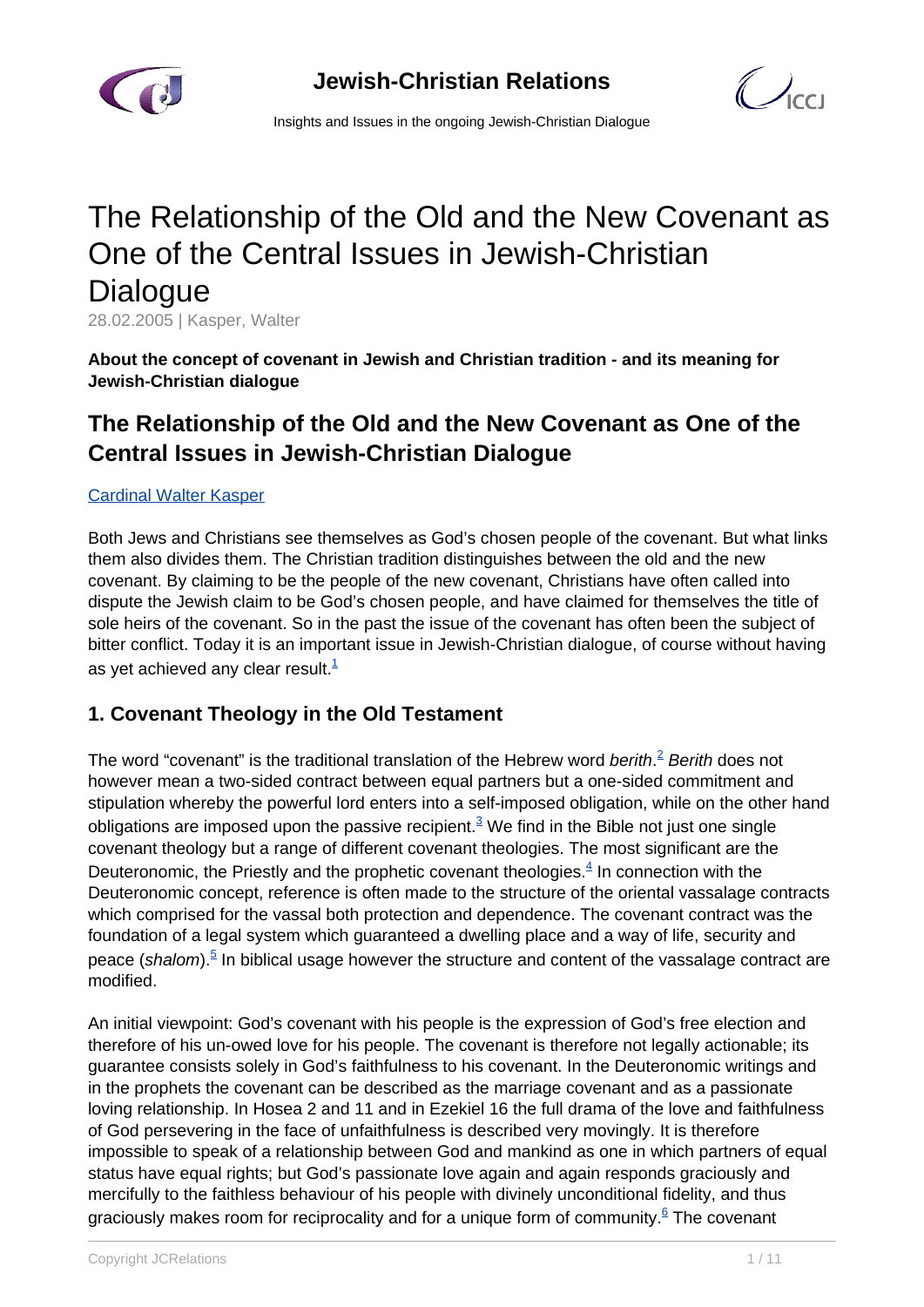relationship is given concise expression in the statement: "I am your God – you are my people" (cf. Lev 26:12, Jer 7:23).

A second viewpoint: The covenant has its concrete historical reference point in the people of Israel. This people exists in history and makes its way through history. Correspondingly, we repeatedly find new covenants sealed throughout the Old Testament: the covenant with Noah, guaranteeing the perpetual existence of the order of creation (cf. Gen 9:8-17), the covenant with Abraham containing the pledge of the Promised Land and numerous posterity (cf. Gen 17), the covenant with the people of Israel on Mt Sinai and their commitment to the "Ten Words" (Decalogue) (cf. Ex 19 f; Deut 5). Further references include the renewal of this covenant after the entry into the Promised Land (cf. Josh 24) and the covenant with David and the promise that his throne will be established forever (cf. 2Sam 7:10-17). Also important, lastly, is the renewal of the covenant after the Babylonian exile and the promise of an everlasting covenant through the prophets (cf. Ezek 16:60, 37:26). Jer 31:31-34 is of particular significance because there the new covenant is expressly mentioned. It is of course a subject of debate whether this means a new covenant or a renewal of the Sinai covenant.<sup>7</sup> These covenants do not stand in isolation, without any connection to one another. Each new covenant that is concluded refers back to the preceding one and restates it in current terms. Thus tradition and interpretation are in each instance interconnected. $8$ 

Finally, one last viewpoint: Each time the covenant is confirmed and renewed once more, God responds in his unconditional faithfulness to the constantly recurring unfaithfulness of his people. God perseveres in his commitment and renews it again and again in spite of the infidelity of his people. So again and again Israel is called to repentance and conversion (teschuva) (cf. Amos 4:6-12, Is 9:12 f and elsewhere).

This introduces a motif which recurs in the New Testament: criticism of Israel's obduracy (cf. Mt 23:31 f, Jn 8:24, Rom 11:28, 1Thess 2:15 f etc). This subject does not make its first appearance in the New Testament or in the tradition of the church; it is a persistent motif already in the writings of the prophets. Anyone who would like to eradicate the corresponding passages from the New Testament must also cross out many sections of the Old Testament.<sup>9</sup> The statements critical of Israel which occur in the New Testament must therefore be understood within the context of the tradition of criticism of Israel in the prophets. Thus the New Testament takes its place within the history of the tradition and interpretation of the Old Testament. It sees itself as the final and definitive reinterpretation of the covenant which God has sealed with his people once and for all.<sup>10</sup>

## **2. Covenant Theology in the New Testament**

From a purely empirical point of view, the word *diatheke* occurs less frequently in the New Testament than berit in the Old. But its centrality can nevertheless be deduced from the fact that it occurs in the earliest New Testament tradition and in such a central context as the four Lord's Supper narratives (cf. 1Cor 11:25, Mk 14:24, Mt 26:28, Lk 22:20).<sup>11</sup>

It is generally accepted that there are two strands of tradition: on the one hand Mark-Matthew, on the other Paul-Luke. Both traditions converge at the point where they, with the words "for the many" and "for you", take up the idea of the representative expressed in the fourth song of God's servant (Is  $52:13 - 53:12$ ), and establish a link between the covenant idea and the representative self-sacrifice of Jesus on the cross. Mark – Matthew speaks of the blood of the covenant (cf. Mk 14:24, Mt 26:28) and thereby interprets the Lord's Supper event in the sense of the priestly tradition of the blood of the covenant that was shed at Sinai (cf. Ex 24:8). According to the archaic concept, blood engenders a binding community, therefore by sharing in the one blood of the covenant all are incorporated together into the covenant of God with his people.<sup>12</sup> Paul-Luke speaks of "the new covenant in my blood" (Lk 22:20; 1Cor 11:25); by employing the blood symbolism they at the same time take up the prophetic promise of a new covenant (cf. Jer 31:31).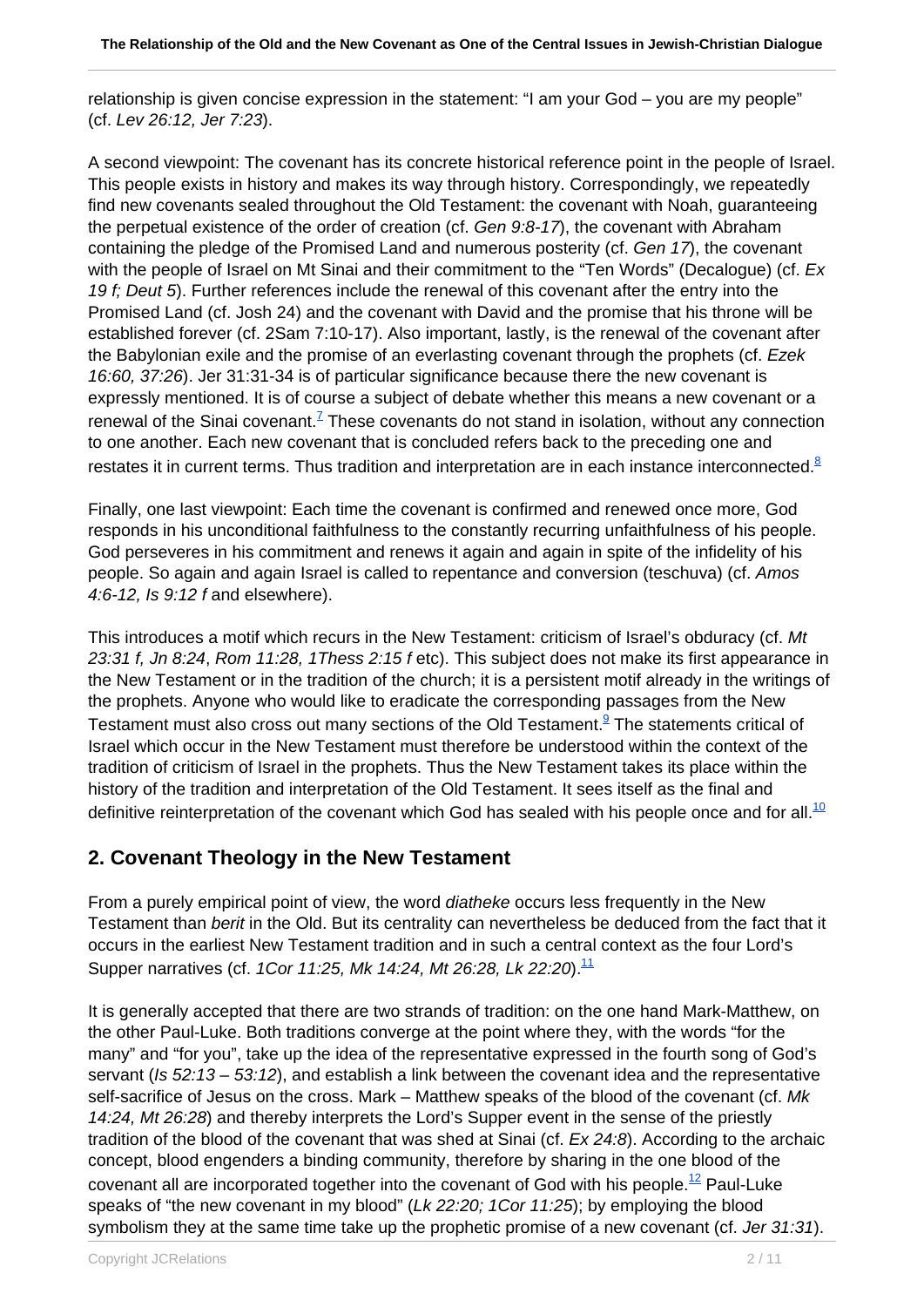Thus the Lord's Supper narratives and their covenant theology on the one hand are located within a continuum with the Old Testament, while on the other hand, with their Christological focus they give expression to the crucial point of conflict with Judaism – the point which led the representatives of Judaism of the time to reject the message of Jesus and to condemn him, followed ultimately by the breach between Judaism and Christianity. This Christological focus and the realisation of the new covenant<sup>13</sup> as promised by the prophets for the messianic end times is of course not an ecclesiological realisation: at no time is it claimed that the congregation of disciples or the church are the promised new people of God. The Lord's Supper narratives instead look forward to the eschatological consummation in the coming kingdom of God (cf. Lk 22:16 par). With regard to the church therefore, there remains an as yet unfulfilled balance of the prophetic promise. The early Christian Eucharistic cry "Maran atha" (cf. 1Cor 16:22, Did 10,6) gives expression to this tension between the already realised and the still unfulfilled eschatology.

Fundamental for further developments are the statements of the Apostle Paul. In the second Epistle to the Corinthians he compares the service of the new covenant (diatheke) with that of the old covenant; one functions as the letter which kills while the other is the spirit which gives life (cf. 2Cor 3:6.14.17). In a similar fashion in the Epistle to the Galatians he describes the relationship between the two testaments (diathekai). The one testament has its origins at Sinai and brings slavery, it corresponds to the Jerusalem of the day; the other belongs to the heavenly Jerusalem and brings freedom, so that we are no longer children of the bondmaid but children of the freewoman (cf. Gal 4:21-31).

That does not mean that the new covenant simply abolishes the old and declares it null and void. $14$ Paul does not see a gulf between the two as Marcion does later. Instead he says of the Israelites: they have "the adoption, the glory, the covenants, the giving of the law" (Rom 9:4; cf. 3:1 f); "the law is holy, and the commandment is holy and just and good " (7:12). God's word has not become ineffective (cf. 9:6). God has not rejected his people (cf. 11:1 f). "For the gifts and the calling of God are irrevocable" (11:29). Despite the discontinuities therefore a fundamental continuity is maintained between the New and the Old Testament on the basis of God's unswerving and unconditional fidelity. God is faithful, he has not abandoned his people.

The problem of continuity and discontinuity becomes acute with the complex issue of the law. Even in the Old Testament the promulgation of the law is never defined as *berit*.<sup>15</sup> Paul therefore interprets correctly when he defines the law as "entering" later (Rom 5:20). It is a legal form of the covenant, conditional and for a limited time, which – as Psalm 119 reiterates again and again with new variations – provides light and orientation for life's path. For Paul the starting point is not the Sinai covenant but the covenant with Abraham. That is directed towards all peoples (cf. Gen 12:3; 17:4 etc); this universality must not be delimited by a law which is restricted to Israel.<sup>16</sup> On the cross Christ as our representative has fulfilled the law for us once and for all (cf. Rom 3:21-26; Gal 3:13; 4:4 f); he is thus the goal and the end of the law (cf. Rom 10:4; Gal 3:24).<sup>17</sup> Thus Christ has rescinded the exclusion of the Gentiles and given them access to the covenant; he has created peace and united and reconciled Jews and Gentiles in his person (cf. Eph 2:11-22).

Thus Paul can say that in Christ Jesus all promises have become Yea and Amen (cf. 2Cor 1:20). In Christ the old covenant has not been abolished but has come into force in its definitive form, concentrating on its essence and accomplishing the universality implicit at its inception. So it has been upheld or elevated in a sense which is to be understood dialectically.

Here it becomes clear what the New Testament means by the word "new" when it speaks of a new covenant (cf. Lk 22:20, 1Cor 11:25, 2Cor 3:6, Heb 9:15). "New" does not mean an historical innovation nor a reforming renewal but an eschatological qualification. New is the "epitome of the wholly different and miraculous thing brought by the time of salvation"; $^{18}$  the new does not abolish the old but brings about its fulfilment once and for all. In this sense the New Testament sees itself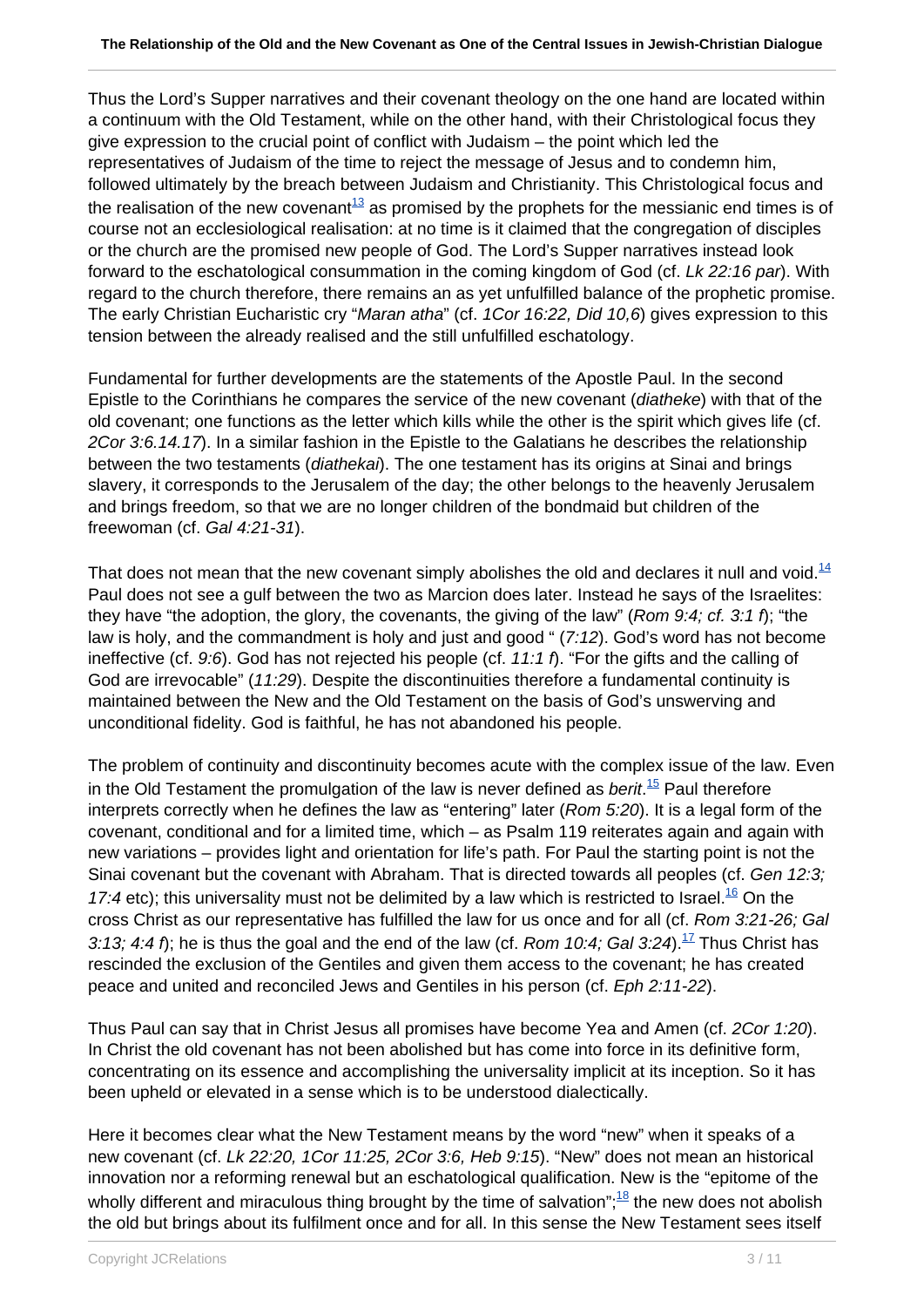as the eschatological fulfilment and therefore definitive reinterpretation of the Old Testament covenant promise $\frac{19}{1}$ 

## **3. The long-lived substitution theory.**

In the later writings of the New Testament and in the immediate post-Apostolic writings the emphasis is placed differently. This development is linked to historical developments. For Paul the situation was in principle still open. After the Jewish War and the destruction of the temple in Jerusalem in 70 AD, post-biblical rabbinical Judaism was constituted; this was achieved by dissociating itself from Christianity as it expanded. The Christians were excluded from the synagogue, cursed with the so-called heretics' blessing, persecuted and in extreme cases killed. $^{20}$ In the same context Christianity definitively established its own identity by dissociating itself from Judaism. That led to a permanent state of conflict between perpetuating the tradition of the old covenant and contradicting the Jewish interpretation of that covenant. In the course of this conflict the Jews were ultimately stripped of their status as the people of the covenant, and that role was claimed exclusively by the church – identifying itself as the new people of the covenant – as the "new Israel". $\frac{21}{1}$ 

There have often been attempts to locate this substitution theory in the Epistle to the Hebrews.<sup>22</sup> But the Epistle to the Hebrews is not directed outwards to the Jews but within, to the Christians who have become weary and uncertain. Its purpose is to strengthen their faith and to encourage them to persevere, by pointing to Christ Jesus as the true and ultimate high priest, the mediator of the new covenant. One can put one's trust in him, in contrast to the shadowy prefiguration of the Levitical cult (cf. Heb 7-8).

It is this context which must be understood when the Epistle sets up the contrast between the first purely earthly covenant and a second better (cf. Heb 8:7) and new covenant (cf. 9:15, 12:24). The first covenant is defined as outdated, in decline and doomed to obsolescence (cf. 8:13), while the second covenant is defined as everlasting (cf. 13:20). To establish the foundations of this contrast the Epistle refers to the promise of a new covenant in Jer 31:31-34 (cf. Heb 8:8-12). This demonstrates that the Epistle to the Hebrews has no intention of proving the promises of the old covenant to be false, but on the contrary treats them as valid. The reference to the Old Testament promises is intended to help Christians to be sure of their salvation in Christ. $^{23}$  At issue in the Epistle to the Hebrews is not the contrast of the old and new covenants as we understand them today, nor a contrast between the church and Judaism, but a contrast between the eternal heavenly priesthood of Christ and the transitory earthly Levitical priesthood.

The fundamental issue in the Epistle to the Hebrews in its new situation is similar to that of the synoptic Gospels in the Lord's Supper narratives, and to Paul: that is, a Christological interpretation of the new covenant. But it is precisely this Christian interpretation which in this new situation finds itself in conflict with the rabbinical interpretation.

The Epistle of Barnabas (around 130 AD) took the step from Christological interpretation to the express negation of the Jewish claim. Here the issue is the direct question: To whom does the testament belong (cf. 4:6)? The answer is clear: The Jews have gambled away and lost the testament because of their sins, now the Christians are the "hereditary people" (cf. 4:7 f; 14:1-5). Thus the Sunday has taken the place of the Sabbath, and the spiritual temple in the hearts of the Christians has taken the place of the stone temple of the Jews (cf. 15-16).

In the "Dialogue with Tryphon" Justin Martyr followed this path to its end. The Christological focus and the consequent negation of the Jewish claim have been transformed into the substitution of the old covenant by the new. While Barnabas was concerned with the question of the ownership of the testament, the old covenant is now seen as in opposition to the new, and declared annulled by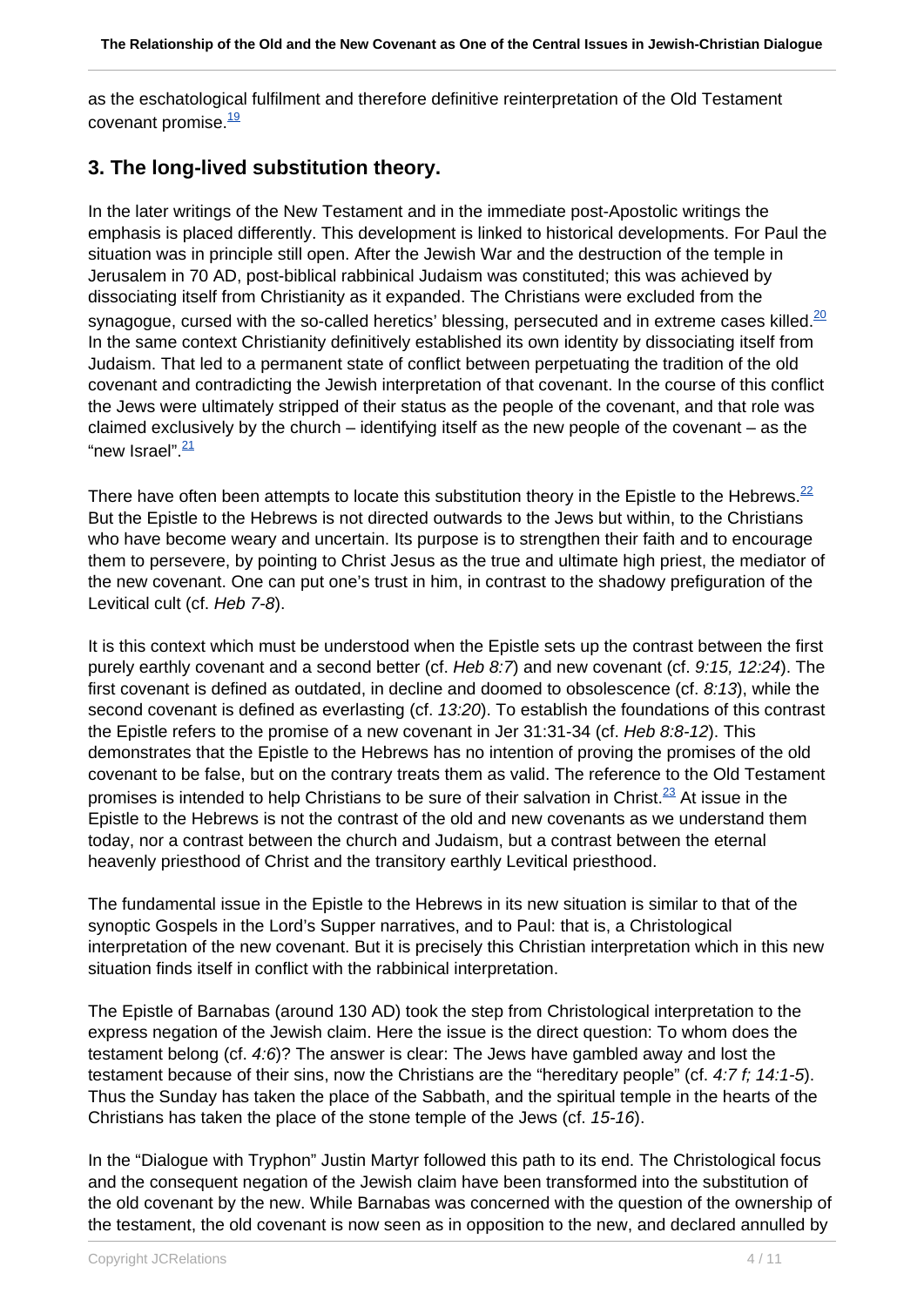the new universal covenant (cf. 11:2). The old covenant has reached its end and its goal in Christ Jesus (cf. 43:1). Christ is the new covenant in person (cf. 122:6) and the Christians are the sons and heirs (cf. 140:1). Here the decisive step has been taken from Christological focus to ecclesiological substitution.

This substitution theory has been influential within the Christian tradition. The old covenant was seen as merely prefiguring and preparing the way for the new covenant, it was denied any significance on its own account, let alone any continuing relevance much less a remaining balance of its promise projected into the future. Correspondingly post-biblical rabbinical Judaism was viewed as an outdated and obsolete religion. The relationship between the old and the new covenant was interpreted in the sense of promise and fulfilment, as authoritatively established by Irenaeus of Lyon. $\frac{24}{3}$ 

Even critical biblical scholars were unable to free themselves from this interpretative model until the most recent past. As examples one can refer to Gerhard Kittel, the first editor of the influential "Theologisches Wörterbuch zum Neuen Testament", to Martin Noth, the author of the standard work "Geschichte Israels", and to Rudolf Bultmann, for many the epitome of the critical liberal exegete. In many forms of liberation theology and feminist theology too the anti-Judaism of the substitution theory has continued its long and tenacious existence until well into the 20<sup>th</sup> century.<sup>25</sup>

The two statues on Strasbourg Cathedral are typical of this relationship. On the one side the Synagogue with her eyes blindfolded because she is blind to the truth of Christ, on the other the triumphant Ecclesia who looks toward the future with her eyes wide open.

## **4. The epochal turning-point in the theology after Auschwitz**

The substitution theory has to confront the question how the thesis of the abrogation of the covenant can be reconciled with God's unconditional faithfulness as testified in both the Old and the New Testaments, or with his constantly renewed readiness to forgive. Quite early on there were some particularly clear-sighted theologians who made reference to the quite different tone of the statements of the Apostle Paul in Romans 11.23

But the situation did not change until after the Second World War, on the basis of the horror at the unprecedented murder of millions of European Jews planned and organised by the state and carried out with technological means, the Shoah; this was combined with the feeling of shame that Christian anti-Judaism was, while not the cause, an attitudinal prerequisite for the expansion of neopagan anti-Semitism and the lack of resistance of most Christians. This insight led to a fundamental theological re-evaluation, in which the "theology after Auschwitz" in its different variants led to a revision of the Christian relationship to Judaism and the theological foundations of this relationship; a change of perspective which can only be described as an epoch-making break with the past. $\frac{27}{2}$ 

With reference to our problem the question reads: Is the old covenant only a prefiguration and precursor of the new covenant, and has it been fulfilled in the new covenant to the extent that it can no longer claim any significance of its own? Or is there still a balance of promise from the old covenant which has not yet been fulfilled in the new covenant, and can it be accorded any lasting significance?

The Catholic Church took up this question at the official level at the Second Vatican Council in the declaration "Nostra Aetate" (1965). In this declaration the Church expressed regret for every form of anti-Semitism, it affirmed its Jewish roots and, with reference to the Epistle to the Romans, the continued validity of God's covenant with Israel.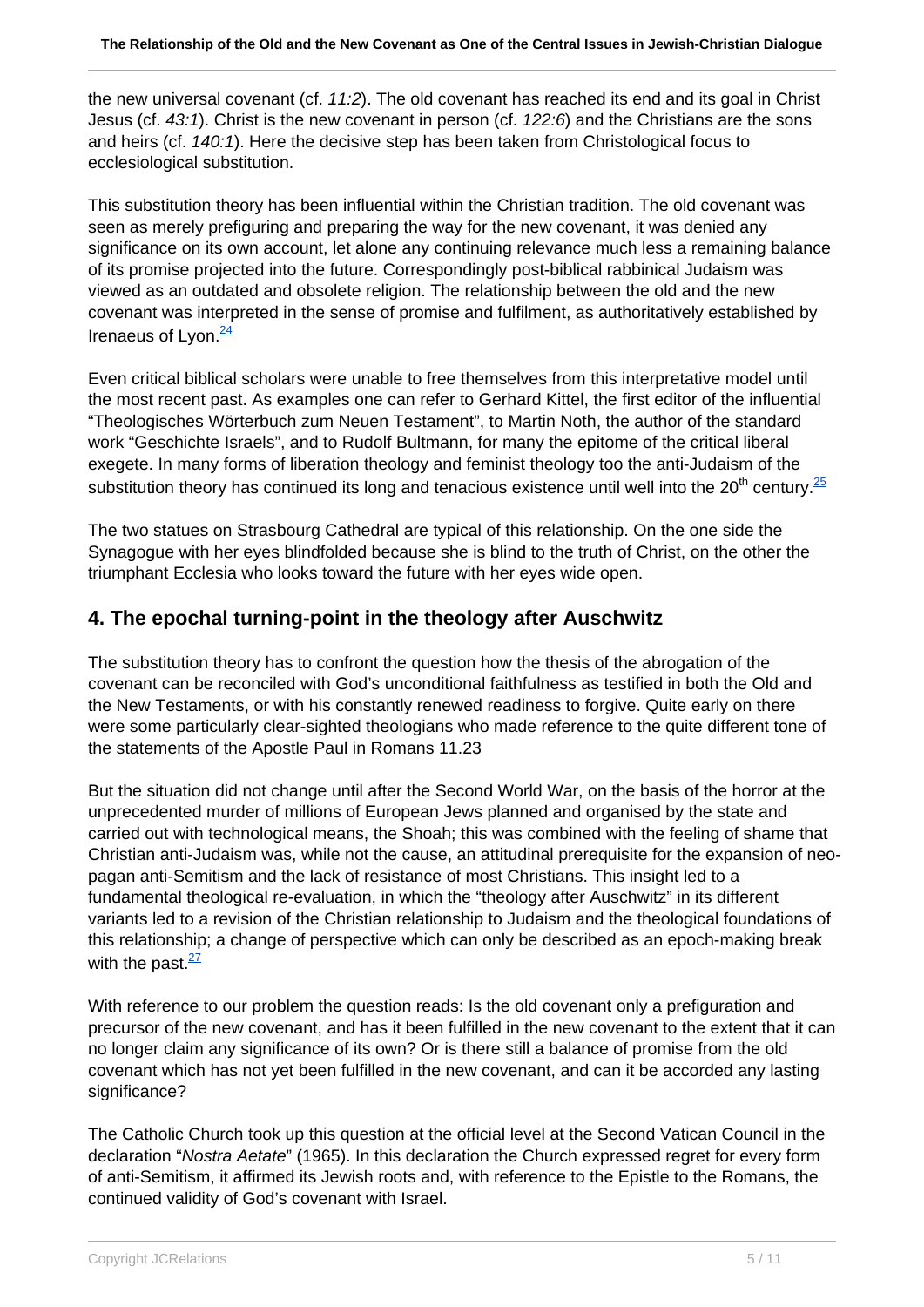"Nevertheless, according to the Apostle, the Jews still remain most dear to God because of their fathers, for He does not repent of the gifts He makes nor of the calls He issues (cf. Rom 11:28-29). In company with the prophets and the same Apostle, the Church awaits that day, known to God alone, on which all peoples will address the Lord in a single voice and 'serve him with one accord' (Zeph 3:9)" (Nostra Aetate, n. 4).

Pope John Paul II above all has contributed decisively towards achieving the breakthrough with this declaration, which can only be defined as historic, as well as to expanding and intensifying it. He has often repeated the term of the "unabrogated covenant" and made it the foundation of the redefinition of the relationship between the Catholic Church and Judaism.<sup>28</sup> Thus "Nostra Aetate" opened a new chapter in the predominantly dark history of the relationship between Jews and Christians. It represents a new beginning which has in the meantime found broad resonance in many declarations and official statements at Bishops' Conferences, Synods and Ecclesial Commissions. $29$  In the meantime the term "unabrogated covenant" has become the starting point and foundation of a renewed theology of Judaism within both Catholic and Protestant theology.<sup>30</sup> In place of the treatises "Contra Judaeis" we now find treatises "De Judaeis" or "Pro Judaeis". For more recent theology Judaism is not only sociologically but also theologically a current entity. God's covenant with Israel has not been overtaken and replaced by the new covenant. God has not abrogated his covenant with this people; he has not rejected or forgotten his people. God is still inclined towards these his people in love and faithfulness, in mercy, judgement and forgiveness; he is with them and among them in the difficult hours and times of their history above all. As a member of his people, each Jew continues to stand beneath the promise.

#### **5. One covenant or two covenants?**

"Nostra Aetate" was a necessary and a good new beginning, and the Catholic Church can never retreat back to the previous position. "Nostra Aetate" was of course only the beginning of a new beginning. We are only at the start of a new start of a "Christian Theology of Judaism"; despite many good initiatives such a theology of Judaism still remains a desideratum. Many decisive questions still remain open.

Many recent approaches overlook the fact that both Judaism and Christianity cannot simply be equated with their biblical forms. Post-biblical rabbinical Judaism was formed only after the destruction of the temple in 70 AD by differentiating itself from aspiring Christianity and excluding the Christians from the synagogue. On the other hand, Christianity also had to differentiate itself from Judaism. In the form in which they exist today, both are post-biblical entities. $31$  The Pauline statements, which are at home in a different historical context, cannot be directly applied to their reciprocal relationship, that is, not without the necessary intermediate hermeneutical considerations. In addition, the biblical testimony is multi-layered and proves resistant to a systematic standardisation. The term "unabrogated covenant", which has been so important in the new initiatives, should therefore not be regarded in isolation; it does not cover the whole multilayered New Testament covenant theology. We are still far removed from a synthesis and even more from a consensus.

The central question which Jewish-Christian dialogue revolves around for us is: How can the thesis of the continuing covenant be reconciled with the uniqueness and universality of Christ Jesus, which are constitutive for the Christian understanding of the new covenant? Can or should we replace the exclusivism of the substitution theory with a dualism in the sense of a co-existence of the old and new covenants, or even a pluralism in the sense of a number of covenants? Giving up the claim to the universal truth and salvation of Christ Jesus would be equivalent to giving up Christianity itself. $32$  So in this question Christology remains the real stumbling block.

In attempting to answer this question two theories have been developed during the past decades: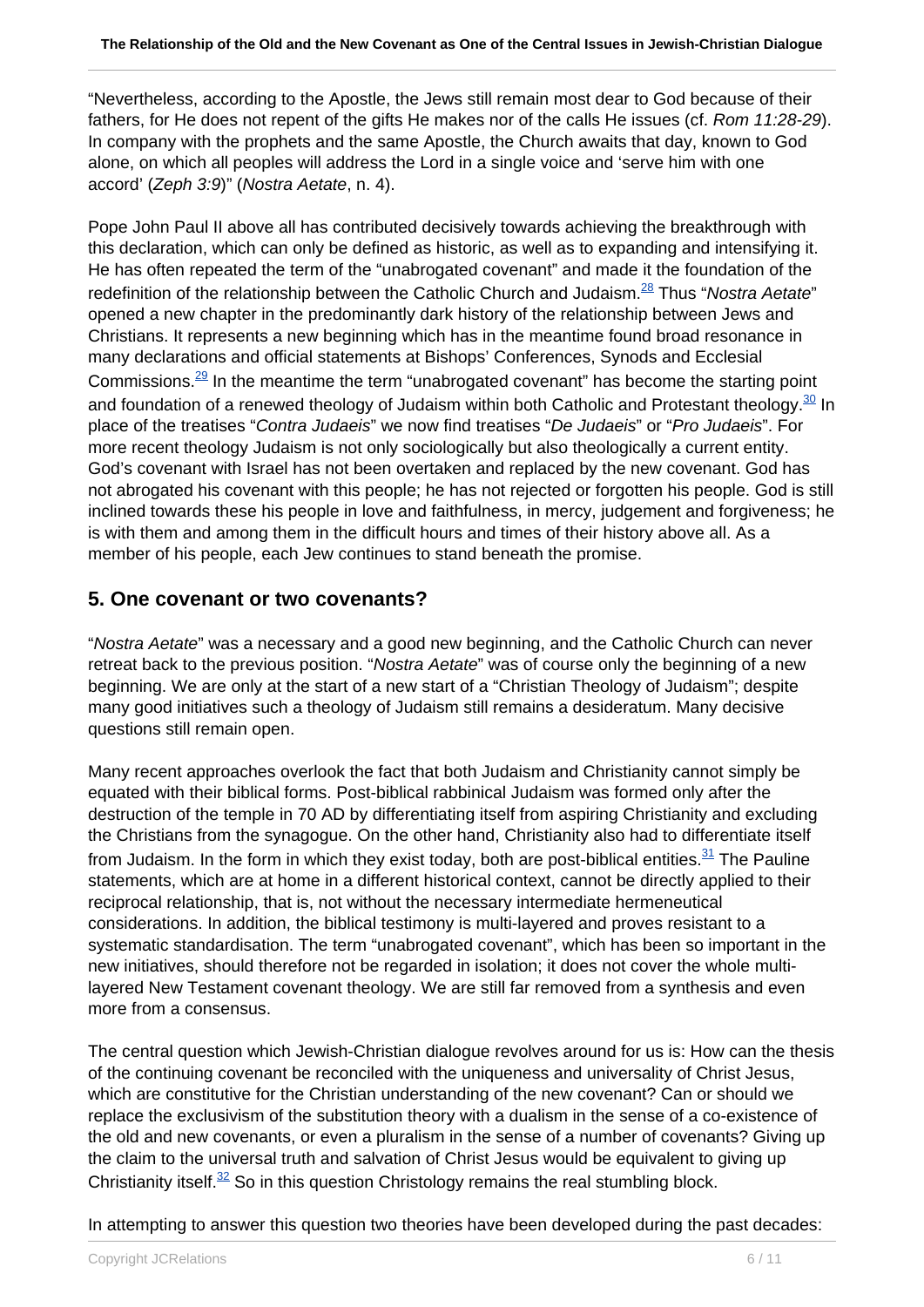the One Covenant Theory and the Two Covenant Theory.<sup>33</sup> The question is: Is there only one covenant which encompasses both Jews and Christians? Or should we speak of two covenants which exist in an alternative, a correlative or a dialectical relationship to one another? Both theories are represented by both Catholic and Protestant theologians with many modifications, transitions and intermediate positions.

The One Covenant Theory correctly maintains the unity of God's plan of salvation, but it presumes a unified canonical biblical covenant concept which does not exist in this form. It stands in danger of either claiming Judaism for Christianity or making Christianity into a sort of reformed Judaism, thus obscuring either the particularity of Judaism or the uniqueness and universality of Christ Jesus. The Two Covenant Theory avoids these dangers. Its strength is that it can maintain the relative autonomy of Judaism and Christianity. Even if it wishes to maintain the interconnectedness of Judaism and Christianity, this is not totally successful; it runs the risk of considering the two as totally independent entities. It must therefore on the one hand play down the Jewish roots of the church while on the other hand failing to do justice to the universal Christological claim.

The relationship of Judaism and Christianity is thus so complex both historically and theologically that it cannot be reduced to one of the two theories or to a formula which is valid for all time. $34$ Many more recent versions get no further than an indecisive "both – and".<sup>35</sup> Progress can only be made in this situation if one takes into account the hermeneutical and theological presuppositions of the entire discussion.

Since Judaism and Christianity have followed different paths we can no longer make direct connections with Paul. Judaism and Christianity have developed two different interpretations which one cannot judge from a neutral standpoint if one considers them as a theologian and not as a religious studies scholar. Both are derived from a faith decision. At the heart of the Christian faith is the affirmation of Jesus as the Christ in whom all the promises of the old covenant have become Yea and Amen (cf. 2Cor 1:20). Therefore it is the fundamental hermeneutical presupposition of Christian theology to read the promises of the old covenant in the light of their Christological fulfilment. It establishes a connection with the old covenant while at the same time contradicting the Jewish claim to the same covenant promises. $36$  That does not lead back to the substitution theory, unless the Christological interpretation is inadvertently turned into an ecclesiological interpretation, that is, if the balance of promise from the Old Testament is taken seriously and the eschatological difference between the fulfilment which has already been accomplished in Christ Jesus and the still anticipated consummation is held open. This difference leaves room for the "still" of the continuing validity of the covenant with Israel, and allows us to take up Romans 11 anew so that we can approach an answer to the question which occupies us here.

#### **6. Historical concurrence on the basis of eschatological hope**

The answer which Romans 11 gives us is not a theory, but rather an image. Images are also better suited to expressing the dialectic of continuity and discontinuity, of connection and contradiction – which can scarcely be held in balance conceptually – and to bringing the dialectic to a standstill as it were. $37$  Images also have the advantage of being open to interpretation and not prescribing how they are to be understood in the same way that concepts do. Images can therefore legitimately be applied interpretatively to different situations.

In the Epistle to the Romans Paul uses the image of the root of the olive tree for Israel into which the church of the Gentiles is grafted like a branch. The root bears the branches and gives them sustenance (cf. Rom 11:16-24). With this image Paul resists any Christian triumphalism. "It is not you that support the root, but the root that supports you" (11:18). The church is forever dependent on Israel, it cannot turn away from or against Israel without cutting itself off from its roots, thus damaging and weakening itself. If it does so all the same, it denies and harms itself. "For salvation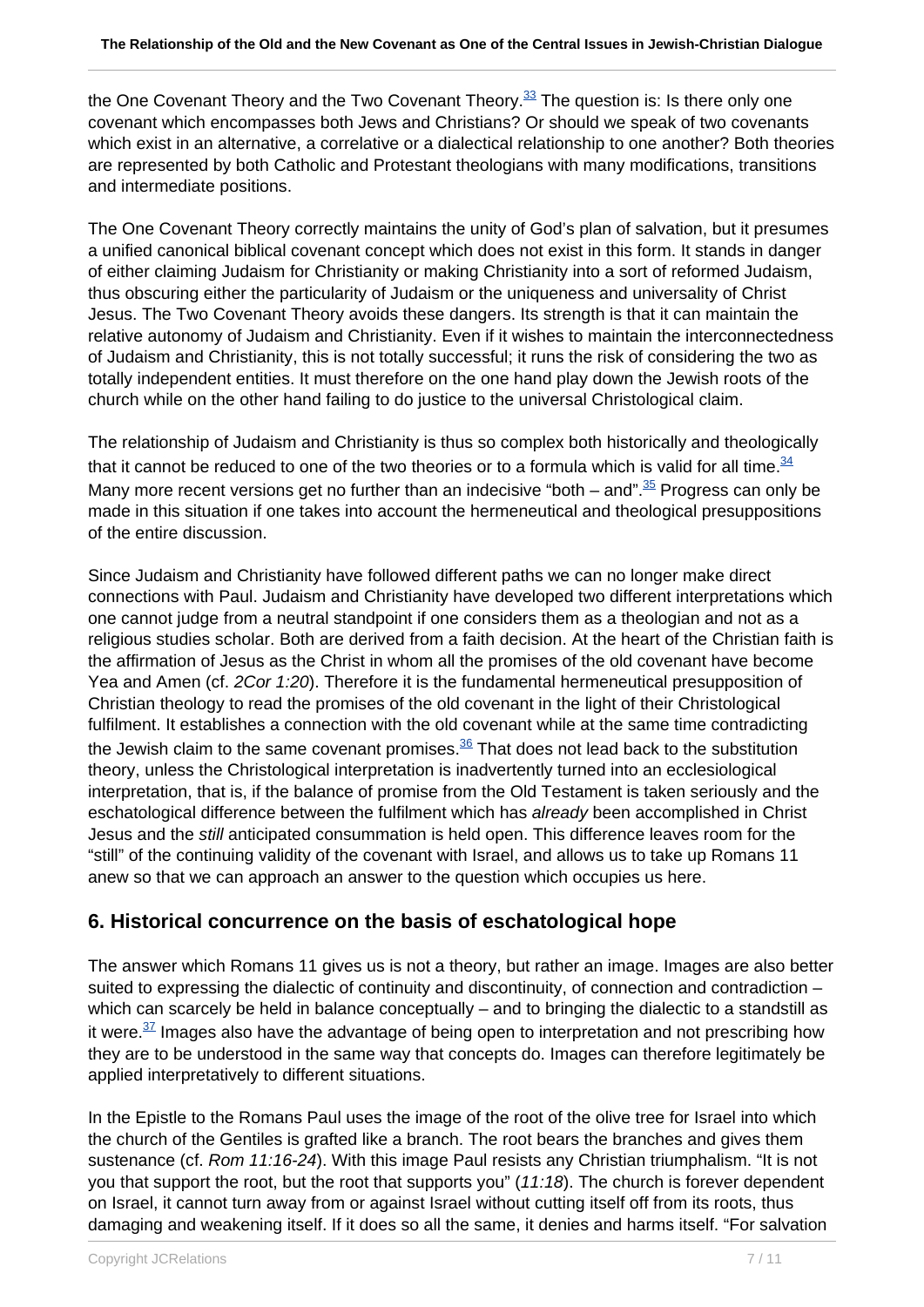#### is from the Jews" (Jn 4:22).

According to Franz Rosenzweig the Christian needs the Jew standing behind him. $38$  Holding fast to the Old Testament during the formation of the canon preserved Christianity from sliding into Gnosticism and sharpened its awareness that it was anchored in history and in the physicality of the salvation story.<sup>39</sup> "Caro cardo salutis" (Tertullian). Traditional theological anti-Judaism has cut the church off from its bearing and sustaining root, and has led to its impoverishment and weakening. This was one of the causes for the fact that most Christians did not oppose the crime of the Shoah with the resistance which one could have expected from them.

But Franz Rosenzweig also knows the reverse danger posed by Judaism cutting itself off in its selfsufficiency and closing the door to dialogue.<sup>40</sup> For Judaism cannot simply be indifferent to the branch of Christianity which was grafted into the Jewish rootstock and has in the meantime grown into a great tree, without denying a part of itself. For the promise given to Abraham that all the nations are blessed in him (cf. Gen 12:3 etc) has made its way toward fulfilment by way of Christianity $\frac{41}{1}$ 

On this pathway fundamental faith constructs of Judaism have been universalised, and Jewish monotheism, the Ten Commandments, and its messianic hope have been exported to the world. In more recent times that has often occurred in a secularised form leading to the contemporary utopias and the modern belief in progress; the resulting consequences are the cause of the crises destabilising the modern world. Jews and Christians therefore share a common responsibility for the future of the world. Both together are called to work towards an order of peace with justice.  $42$ 

Thus Jews and Christians are different but dependent upon one another for the sake of their individual identity. They are like two brothers who have the same father in heaven and in Abraham the same father in faith. They can become alienated and hostile brothers, and unfortunately that has often been the case. But they can also acknowledge and find one another again as Joseph found his brothers again after a long history of guilt and betrayal (cf. Gen 45). A similar process of rediscovery and reunion is in its initial stages in Jewish-Christian dialogue. This is not possible without repentance and rethinking.

In the end the relationship of Israel and the church is a mystery of election and judgement, of guilt and even greater grace, which Paul is able to approach only with doxology (cf. Rom 11:33-36). The continuing existence of Israel confronts us inevitably with God's unconditional faithfulness to his people. The existence of the church is also a mystery, for without deserving it, out of pure grace, God's covenant commitment has been extended to the Gentiles. So the relationship of Israel and the church is an absolute mystery.

A mystery is not an irrational entity which we are forbidden to think about, instead it is true that: "Fides quaerens intellectum" (Augustine, Anselm of Canterbury). Paul himself in Romans 11 indicates the direction of such an understanding; not a theory but a docta spes, an account of the hope (cf. 1Pet 3:15 f) which is certain that in the end Israel and the church will be reunited (cf. Rom 11:26.32).

The rationality of this hope is found in both the Jewish and the Christian tradition. It is the shared conviction that God will in the end reveal his divinity and and establish his kingdom. According to Jewish belief the Torah was created before the world and the world was created according to the measure of the Torah.<sup>43</sup> This universal destiny of the historically particular Torah finds expression in the promise of the gathering of all peoples at the end of time and of Jahweh's eschatological rule over all peoples. According to this hope at the end of days Jews and Gentiles will stand shoulder to shoulder and await the Messiah. "On that day the Lord will be one and his name one" (Zech  $14:9$ ).  $\frac{44}{3}$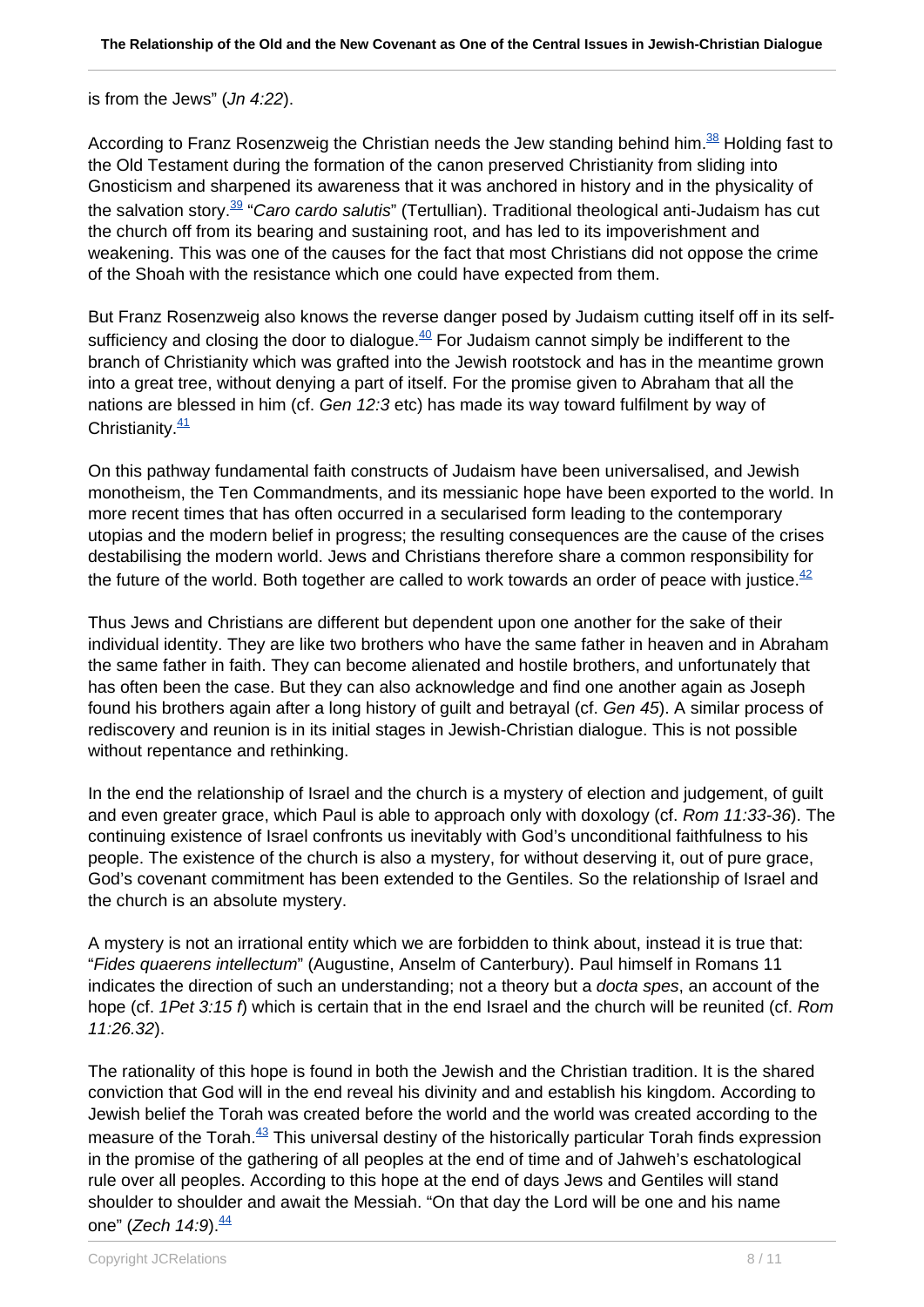In the New Testament Christ Jesus has taken the place of the Torah.<sup>45</sup> All creation has been directed toward him and in him everything finds its fulfilment (cf. Jn 1:3-4.10; Col 1:16 f). In the church consisting of Jews and Gentiles (cf. Eph 2:11-22) the eschatological gathering of the peoples has already begun (cf. Is 2:2-5; Mic 4:1-5; Mt 8:11; Lk 13:29), but the promise made to Abraham has not yet been fulfilled completely. The remaining balance of the promise will only be fulfilled when in the end Israel too is saved (cf. Rom 11:2.32) and "God may be all in all" (1Cor 15:28).

Jews and Christians share a common root with one another and a common hope for one another. Regardless of the Christological difference they are, in the current eschatological interim, two concurrent parts of God's one people on the basis of guilt and even greater grace, co-existing as rivals in the positive as well as in the conflict-ridden sense of the word. They have to follow the path of history beside one another. Co-existence can turn into bloody conflict and aggressive contradiction, but it can also become mutually enriching complementarity and mutually assisting cooperation. Both are possible and both have occurred within history. But fundamentally neither Christians nor Jews (cf. Rom 11:18) can achieve consummation (cf. Heb 11:40) without one another.

Therefore, following the catastrophe of the Shoah, Jews and Christians should – without giving up their differences – overcome the alienation and animosity which derives from their differentness, and seek to realise their shared hope in anticipation already within history. They should stand "shoulder to shoulder" with one another and be there for one another, committing themselves to justice (*zedaka*) and peace (shalom) for the good of all. Thus they can be a blessing to one another and the world.

I cannot summarise this thought better than with the words of Martin Buber:

There is a way of walking together without coming together. There is a way of working together without living together. There is a way of unifying the prayers without unifying those who are praying. … Intentions which will meet at their goal have their nameless alliance in their orientation, differentiated on the basis of their truths but shared on the basis of the reality of fulfilment. We must not pre-empt, but we should prepare the way. $46$ 

#### **Notes**

- 1. On this subject as a whole: Comité episcopal francais pour les relations avec le Judaisme, Lire l'ancien Testament. Contribution à une lecture catholique de l'Ancien Testament pour permettre le dialoque entre juifs et chrétiens, Paris 1997; Pont. Commissio Biblica, Le peuple juif et ses Écritures dans la Bible chrétienne, Città del Vaticano 2001; J. Ratzinger, "La nuova alleanza. Sulla teologia dell'alleanza nel Nuovo Testamento", in: La Chiesa, Israele e le religioni del mondo, Torino 2000, 27-48.
- 2. The LXX translates *berith* with diatheke (stipulation, regulation), Latin testamentum (last will and testament), Aquila and Symmachus on the other hand translate it with syntheke (contract), Hieronymus in the Vulgate with foedus or pactum (sealed covenant, contract). Cf. E. Kutsch, Article "Berit - Verpflichtung", in: Jenni-Westermann, Theologisches Handwörterbuch zum Alten Testament, München-Zürich 1978, 352.
- 3. E. Kutsch, ibid., 339-344.
- 4. Overview in F.-L. Hossfeld, Article "Bund II", in: LThK II (1994) 781-785; W. Groß, Zukunft für Israel. Alttestamentliche Bundeskonzepte und die aktuelle Debatte um den Neuen Bund (Stuttgarter Biblische Studien, Bd. 176), Stuttgart 1998.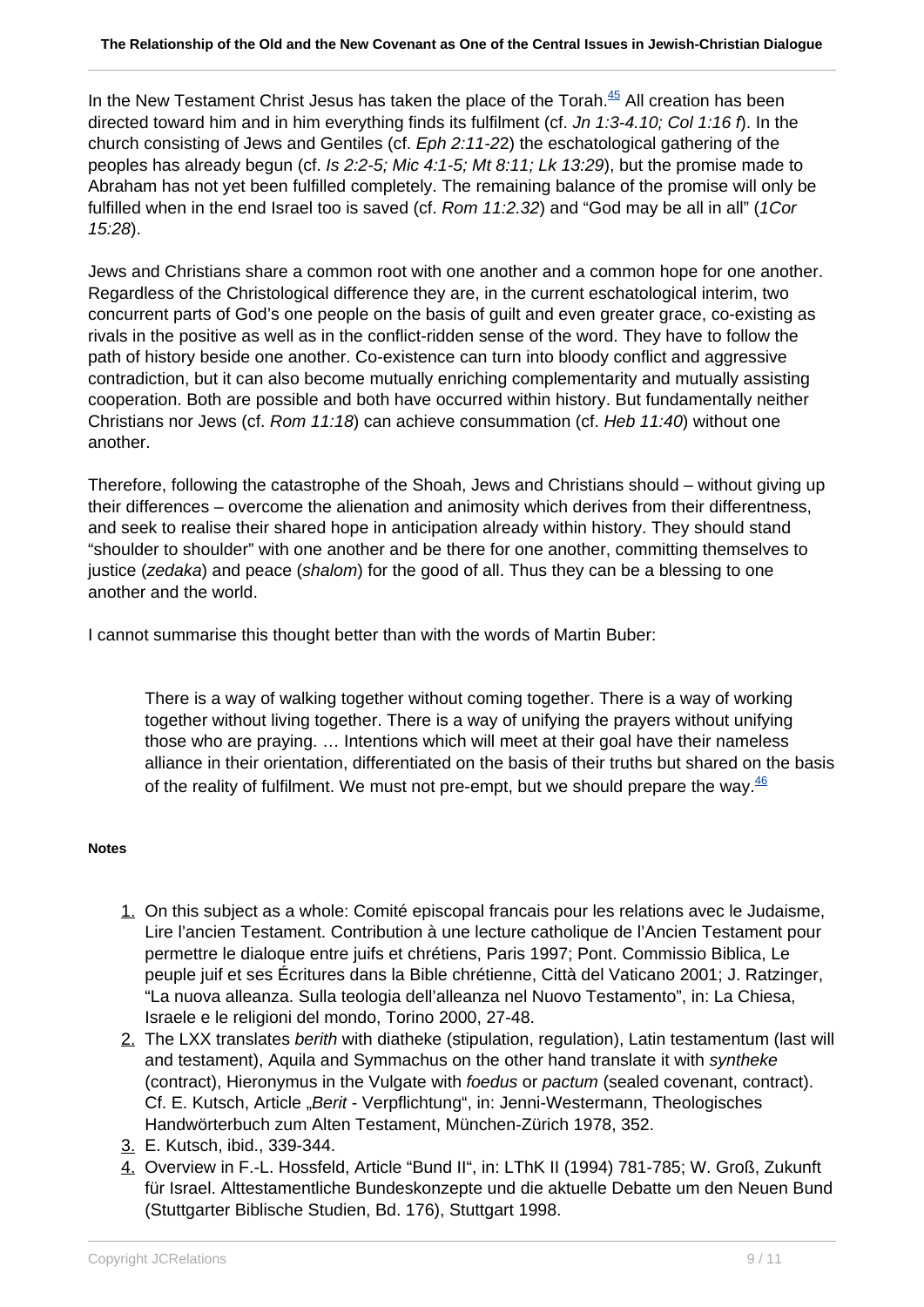- 5. See Quell, Article "Diatheke", in: THWNT Bd.2, 1935, 112-120.
- 6. In this connection J. Ratzinger, op. cit., 30 f and 47 f rightly gives consideration to the question of overcoming substantial thinking in favour of a relational and in the last analysis trinitarian ontology.
- 7. Cf. W. Groß, "Der neue Bund in Jer 31 und die Suche nach übergreifenden Bundeskonzeptionen im Alten Testament", in: ThQ 176 (1996) 259-272.
- 8. This is the thesis of G. von Rad, Theologie des Alten Testaments, 2 vols., 6th edition, München 1969.1975.
- 9. Cf. Pont. Commissio Biblica, Le peuple juif et ses Écritures dans la Bible chrétienne, 164-189.
- 10. G. von Rad, op. cit. Bd. 2, 339-356. Similarly H. Gese, Vom Sinai zum Zion. Alttestamentliche Beiträge zur biblischen Theologie, München 1974.
- 11. It is not possible here to enter into the very substantial literature on the Lord's Supper narratives. Cf. the overview in X. Léon-Dufour, Article "Abendmahl I", in: LThK Bd. 1 (1993) 30-34 and F. Hahn, Article "Abendmahl I", in: RGG Bd. 1 (1998) 10-15.
- 12. L. Coenen, Article "Diatheke, Bund", in: Theologisches Begriffslexikon zum Neuen Testament, ed. L Coenen, Bd. 1, 4th edition 1977, 160.
- 13. See W. Gross and H. Lichtenberger St. Schreiner in: ThQ 1976 (1996) 259-272 and 272-290.
- 14. H. Merklein has demonstrated this in "Der (neue) Bund als Thema der paulinischen Theologie", in: ThQ 176 (1996) 290-308.
- 15. E. Kutsch, op. cit. 350.
- 16. On this universal dimension which encompasses all peoples cf. U. Wilckens, Der Brief an die Römer (EKK, IV/2), Zürich-Vluyn 1980, 269.281.
- 17. On this double meaning of telos in Rom 10:4, cf. U. Wilckens, op. cit. 222 f.
- 18. Behm, Article "Kainos", in: ThWNT Bd. 3 (1938) 451; Theological Dictionary of the New Testament (1966) Vol. III 449.
- 19. In view of the theologically significant biblical word "new" it is not advisable that the distinction between old and new covenant be replaced by the terms first and second covenant, thereby suggesting the idea of two covenants. See C. Westermann – E. Zenger, Das Erste Testament. Die jüdische Bibel und die Christen, Düsseldorf 1991.
- 20. Cf. Mt 10:17, Lk 21:12, Jn 9:22, 12:42, 16:2.
- 21. On this development cf. K. Backhaus, "Das Bundesmotiv in der frühklirchlichen Schwellenzeit", in: Der ungekündigte Bund?, ed. H. Frankemölle (QD 172), Freiburg i. Br. 1998, 211-231.
- 22. E. Grässer, An die Hebräer (EKK XVII/2), Zürich-Vluyn 1993, 106-108; an opposing view on good grounds M. Theobald, "Zwei Bünde und ein Gottesvolk", in: ThQ 176 (1996) 309-325.
- 23. E. Grässer, op. cit. 108; M. Theobald, op.cit. 313; K. Backhaus, op. cit. 217-222.
- 24. Irenäus of Lyon, Adversus haereses IV, 36, 1. On further developments cf. J. Daniélou, Sacramentum futuri, Paris 1950, and H. de Lubac, Exégèse médiévale. Les quatre sens de l'Écriture, Paris 1959-1964.
- 25. References in J. T. Pawlikowski, "Ein Bund oder zwei Bünde? Zeitgenössische Perspektiven", in: ThQ 176 (1996) 326 f.
- 26. On the Catholic side Ch. Journet, J. Daniélou, H. U. von Balthasar, on the Protestant side K. Barth and D. Bonhoeffer, also the philosopher J. Maritain. Individual witnesses like G. Luckner and B. Lichtenberg should also not be forgotten.
- 27. J. B. Metz, Article "Auschwitz II", in: LThK Bd. 1 (1993) 1260 f.
- 28. The texts are collected and annotated in B. L. Sherwin H. Kasimow (eds.), John Paul II and the Interreligious Dialogue, New York 1999, 125-166.
- 29. Several outstanding bishops should be mentioned individually: A. Bea, J. Willebrands, J. Bernadin, J. M. Lustiger. The pronouncements by the church are collected in the volumes: Die Kirchen und das Judentum. Bd.1: Dokumente von 1945-1985, eds. R. Rendtorff and H. H. Henrix, Paderborn-München 1988; Bd. 2: Dokumente von 1986-2000, eds. H. H. Henrix